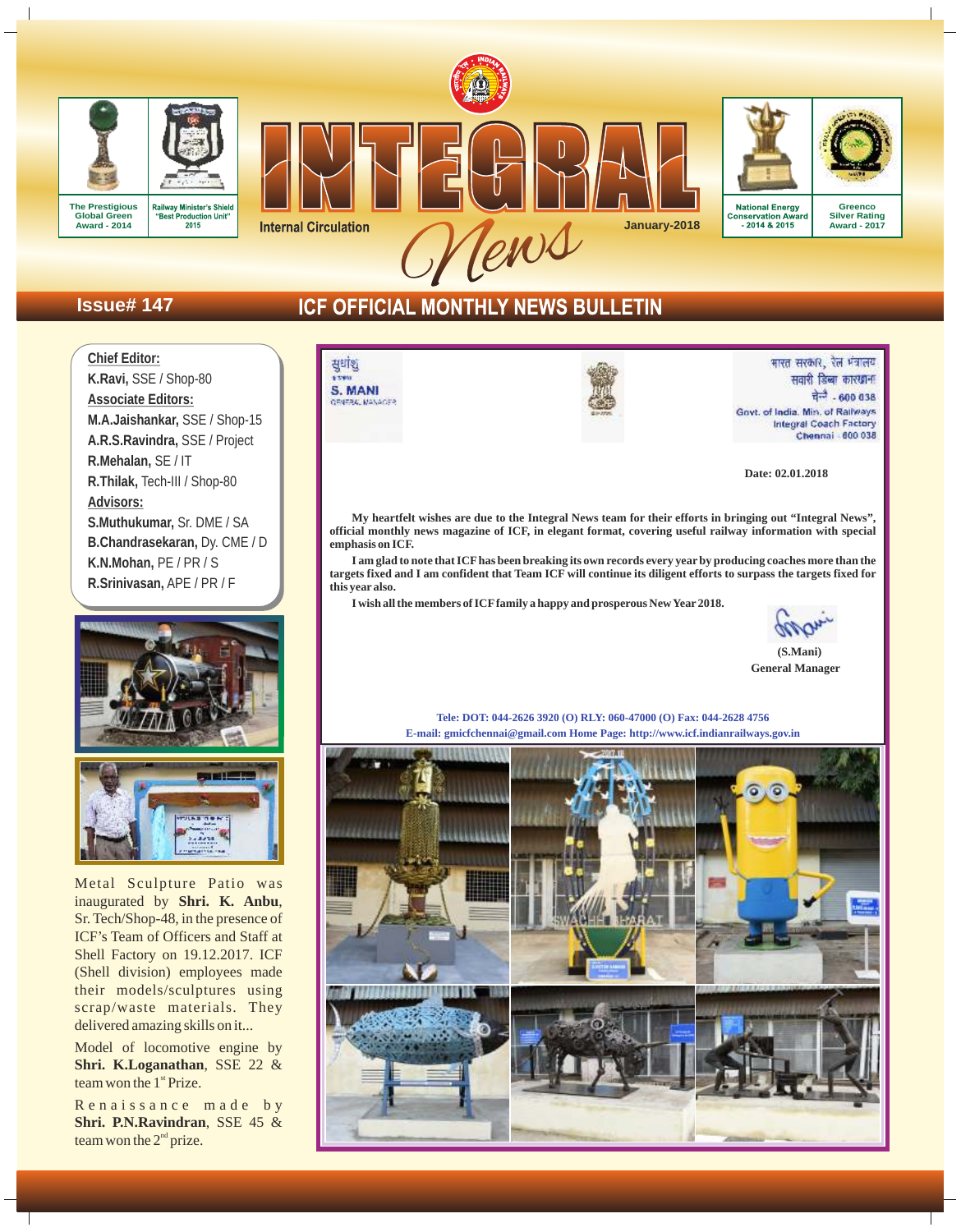

Members of Confederation of Indian Industry visited ICF on 01.12.2017



Site Support Office was inaugurated on 04.12.2017 by **Shri. J.Ebenezer Udhayakumar**, Sr.Tech/Shop-30, in the presence of ICF's Team of Officers and Staff.<br>Solar power plant of 50 KWp ON-Grid rooftop was



Mahaparinirwan Divas was observed on 06.12.2017. The bust of the departed leader **Dr. B.R. Ambedkar** was garlanded by **Shri. L.C. Trivedi**, PCME/ICF. Senior Officers and Staff paid their respects.



An open house meeting was conducted on 06.12.2017 at Chintan Sabha Grah. GM/ICF hosted the meeting. Senior Officers and Staff reviewed the implementation of suggestions already received and discussed the new innovative suggestions presented.



Central Trainees Activity Committee meeting was held on 06.12.2017 at Chintan Sabha Grah.



commissioned at AWTI 07.12.2017 by **Smt. D.Jamuna**, Tech-II/Shop-45, in the presence of ICF's Team of Officers and Staff.



Solar power plant of 50 KWp ON-Grid rooftop was commissioned at Furnishing Admin Building on 08.12.2017 by **Shri. M.Jayaraj**, Sr.Tech/Shop-28, in the presence of ICF's Team of Officers and Staff.



Renovated primary school was inaugurated on 09.12.2017 by **Smt. Chinnammal**, CHI Staff, in the presence of ICF's Team of Officers and Staff.



Static Weigh Bridge (Rail-120Ton) was inaugurated on 09.12.2017 by **Shri. B.Chandran**, Sr.Tech/Shop-30, in the presence of ICF's Team of Officers and Staff.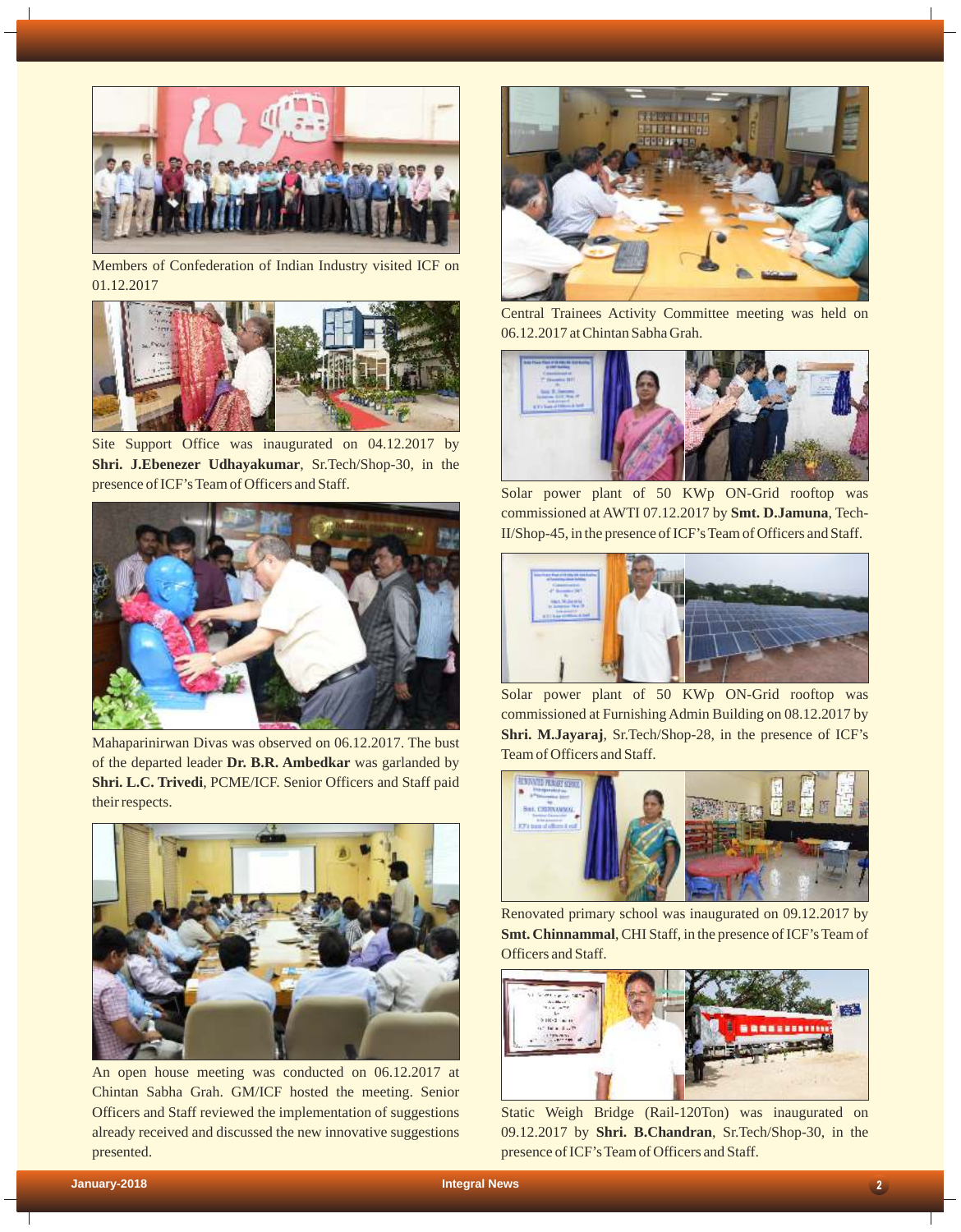

OLIC meeting was held on 13.12.2017



Shed for Light Works was inaugurated at LHB shed on 13.12.2017 by **Shri. S.Malaichamy**, Helper/Shop-19, in the presence of ICF's Team of Officers and Staff.



Ward-35, Switch Board Cabinet Shed was inaugurated at Furnishing on 13.12.2017 by **Shri. S.Balaraman**, Tech-II/54, in the presence of ICF's Team of Officers & Staff.



Pension Adalat was conducted on 15.12.2017 at AWTI **Auditorium** 



Drawing competition for ICFSJ Nursery school was conducted on 16.12.2017, in connection with National Energy Conservation. The program was organized by VOC Scout Group. **Shri. S.Meyyappan**, DYCE (DC/Scout), distributed prizes to the winners.



Improvements to volleyball court was inaugurated by **Shri. R. Manoharan**, International Volleyball Player & Indian Team Coach in the presence of ICF's Team of Officers and Staff at ICF Stadium on 17.12.2017.



Cummins Site Support Office was inaugurated at Furnishing on 19.12.2017 by **Shri. P. Sivaprakash Rao**, Sr.Tech/Shop-30, in the presence of ICF's Team of Officers and Staff.



Futsal ground was inaugurated by **Shri. C. Rajasekar**, Progressman/Shell in the presence of ICF's Team of Officers and Staff on 19.12.2017 near East Colony.



Complete Switch Over to LED Lighting in Furnishing Factory was dedicated on 19.12.2017 by **Shri. V. C. Thirupathiah**, Sr.Tech/ Shop-39, in the presence of ICF's Team of Officers and Staff.



Vendor meeting was held on 19.12.2017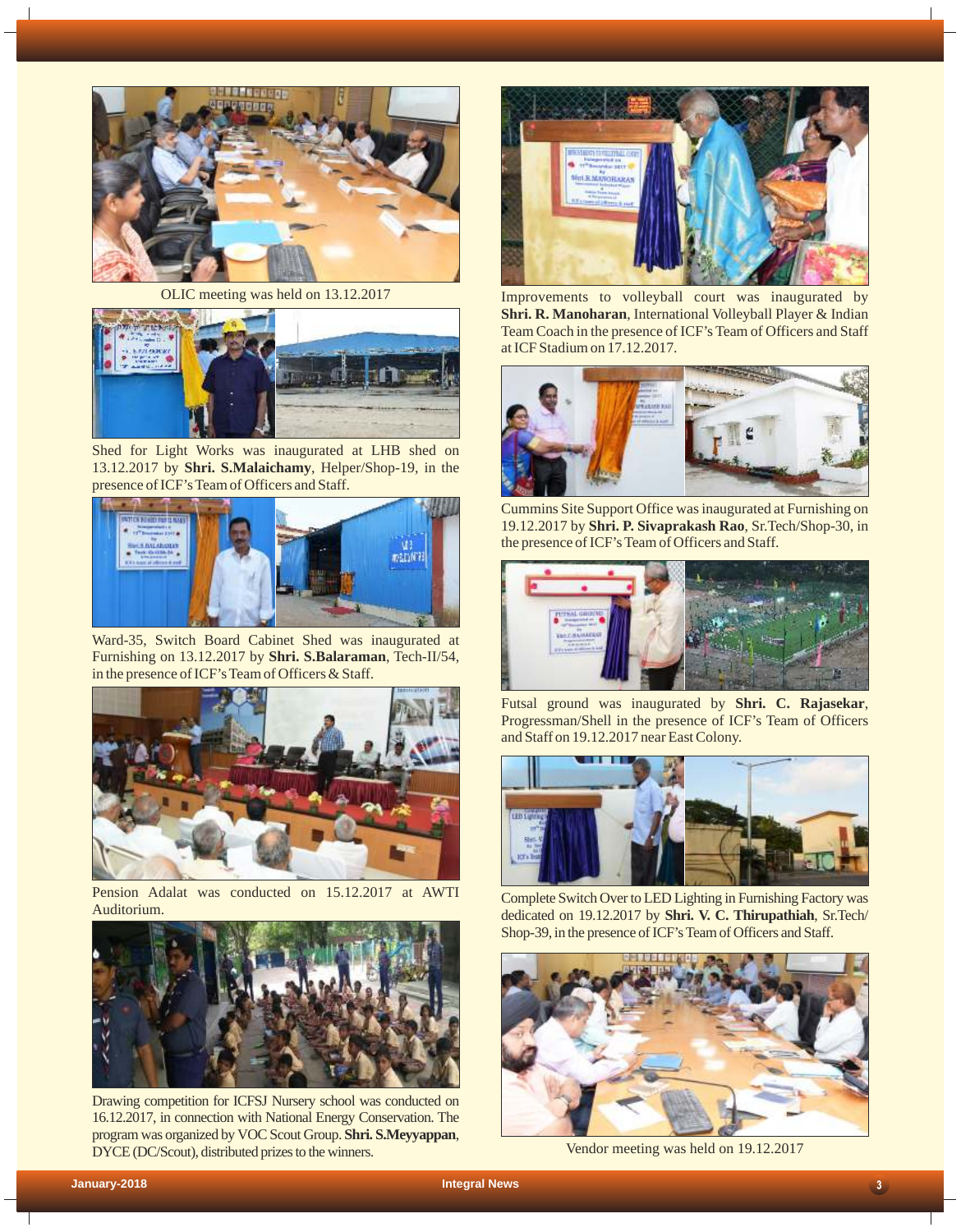

Makeover of Shop-18 was inaugurated by **Shri. K. DilliRao**, Sr.Tech, in the presence of ICF's Team of Officers and Staff on 21.12.2017 at Shell Factory.



New Bay Shop-33 was inaugurated by **Shri. P.S. Venkatesan**, Sr.Tech/Shop-33, in the presence of ICF's Team of Officers and Staff on 21.12.2017.



Weekend Rail Nights, Amphitheatre and Museum Shop at CRM was inaugurated on 23.12.2017 by **Dr. Ashrafi S. Bhagat**, Art Historian & Art Critic, Prof. Janardhanan. APrincipal, Rukmini Devi College of Fine Arts, Kalakshetra Foundation and **Shri. P. Gopinath**, Honorary Secretary, Cholamandal Artists' Village, in the presence of ICF's Team of Officers and Staff. **Shri. John Vijay**, Tamil Film Actor, also graced the occasion. **From 23.12.2017, CRM is open till 9PM on Saturdays and Sundays**.



Improved East Gate Area was inaugurated on 23.12.2017 by **Shri. Sabbu Penchalaiah**, Sr.Tech/Shop-23, in the presence of ICF's Team of Officers and Staff.



Amudhasurabi at Mahakavi Bharathi Institute (Junior Institute) was inaugurated on 31.12.2017 by Shri. S. Varadarajulu, Technician in the presence of ICF's Team of Officers and Staff.



A tya Patya Arena was inaugurated by **Shri. I. Thirunavakkarasu**, SSE in the presence of ICF's Team of Officers and Staff on 31.12.2017 at North Colony.



Senthamizh Cholai at Mahakavi Bharathi Institute (Junior Institute) was inaugurated on 31.12.2017 by **Shri. D. Nagarajan**, Chief Staff & Welfare Inspector, Personnel Department in the presence of ICF's Team of Officers and Staff.



Silambam ground and Taekwondo Court was inaugurated on 31.12.2017 by **Shri. R. V. Sampath Kumar**, Helper in the presence of ICF's Team of Officers and Staff at North Colony.



Renovated swimming pool, AC Hall and Dining Hall at Integral Club was inaugurated by **Shri V. Subramanyam**, Retd. COS / ICF & S.Rly in the presence of ICF's team of Officers and Staff on 31.12.2017.



**Selvi. S.Kiruthiga**, **D/o. G.Sukumaran**, Sr.Tech/Shop-36, represented ICF in the Inter Railway Cultural Competition (Music) held at Lucknow on 03.12.2017 and won consolation prize.

**PERSON OF THE MONTH - NOVEMBER 2017**



**Shri. K.Narasimhan,** Sr.Tech/Shop-40/Shell



**Shri. A.Mohan Raj,**  JE/PCO/Fur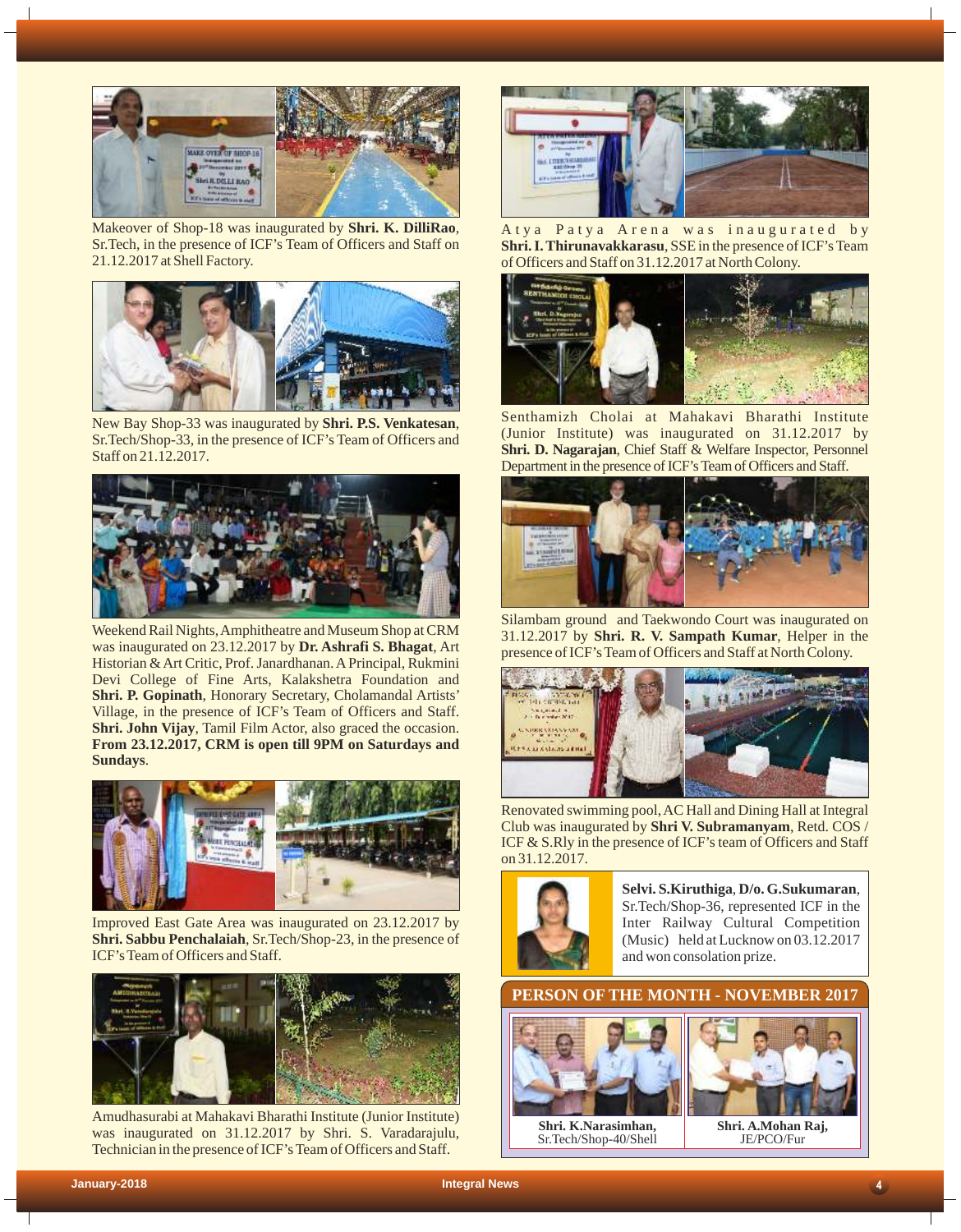| <b>OFFICIAL POSTINGS</b> |                 |                |  |
|--------------------------|-----------------|----------------|--|
| <b>Name</b><br>Shri/Smt  | <b>Previous</b> | <b>Present</b> |  |
| <b>K.Venugopal Rao</b>   | <b>SCR</b>      | CMM/General    |  |
| <b>H.Narayanan</b>       | DyCMM/P/F       | <b>RWF</b>     |  |
| <b>Arindam Lai</b>       | DyCMM/DC        | DyCMM/P/F      |  |
| <b>P.Sivalingam</b>      | S.Rly           | DyCMM/DC       |  |
| <b>K.M.Alexander</b>     | SME/Plg/S       | WM/A1/S        |  |
| <b>K.T.Dominic</b>       | SME/Plg/Genl    | SME/PIg/S      |  |
| N.Kamaraj                | AWM/A2/S        | WM/A/Fur       |  |
| R.Rajagopalan            | $SSE/Shop-41$   | APE/PR2/S      |  |

# *Quizz Corner*

- 1. Who is the occupier of Furnishing Factory?
- 2. What is the present rate of Children Education Allowance ?
- 3. Expand IRSEE.
- 4. Which is the fastest train in India?
- 5. As per OL rules, Chennai is categorized under which region?

## **Answer in next edition**

## **Previous issue Quizz answers.**

- 1) Savings Fund and Risk Fund
- 2) Service rendered below 18 years is known as Boys service
- 3)  $20<sup>th</sup>$  September
- 4) Directorate General of Supplies and Disposal
- 5)  $14<sup>th</sup>$  September

## **We deeply mourn the sudden demise of the following staff**

| SI.<br>No.     | <b>Name</b><br>Shri/Smt | <b>Designation</b> | Pay Unit<br>Shop / Office |  |
|----------------|-------------------------|--------------------|---------------------------|--|
|                | Nandakumar.S            | Tech-I/FMW         | $Shop-40$                 |  |
| $\overline{c}$ | Raviraj.G               | Tech-II/Painter    | $Shop-25$                 |  |
| 3              | Sairam.V                | Tech-I/ECDR        | $Shop-23$                 |  |
| 4              | <b>Peter</b>            | Sr.Tech/FGL        | $Shop-18$                 |  |

#### **Last Date for submission of application:**

• **18.11.2018** : Jr Steno 16 posts against general selection from serving employees quota.

## **ICF CIRCULARS**

#### • **ACC 19/2017:**

List of holidays for the year 2018.

## • **PB/LW/322/MHC/Vol-II dt 14.12.2017:**

The master health checkup is again extended to the employees who have not availed this benefit during May-Oct 2017. They may please contact:

Shell: 47555/47556. Fur: 46555/46556. Cell Nos: 9003149 252/ 261/262 or 9003103731.

#### Ÿ **PB/LW/Safety Comm/Vol-I dt 15.12.2017:**

Safety committees of Shell and Furnishing divisions are constituted as follow:

| <b>Safety Committee/Shell</b> |                                         |                  |                                                  |               |
|-------------------------------|-----------------------------------------|------------------|--------------------------------------------------|---------------|
| Si.<br>No.                    | <b>Administrative Side</b><br>Shri      |                  | <b>Worker Side</b><br>Shri, Emp No., Unit/Shop   |               |
| 1.                            | A. Anbalaghan<br>$CSO(SME/M\&P)$        | <b>Chairman</b>  | S. Karunakaran<br>639710, SSE/21A                | <b>Member</b> |
| 2.                            | T. Raghu, SO/Shell,<br>798331. Unit-50B | <b>Secretary</b> | C. Loganathan, 697151,<br>Sr. Tech, 10/0114      | <b>Member</b> |
| 3.                            | Sanjay Angothu,<br>WM/A-II/Shell        | <b>Member</b>    | E. Sandilyan, 828684,<br>Tech Gr.I, 22/6323      | <b>Member</b> |
| $\overline{4}$ .              | V. Lakshmikanthan<br><b>XEN/II</b>      | <b>Member</b>    | K. Loganathan 803639,<br><b>SSE, 22/A</b>        | <b>Member</b> |
| 5.                            | VM. Govindarajan,<br><b>SEE/M</b>       | <b>Member</b>    | C. Lakshmi Narasimhan<br>665547, Sr.Tech 40/0170 | <b>Member</b> |
| 6.                            | V. Mahadevan<br><b>AMM/MRVC/SD</b>      | <b>Member</b>    | C. Muthuraj, 781450,<br>Sr.Tech. 23/0158         | <b>Member</b> |

| <b>Safety Committee/Furnishing</b> |                                           |                  |                                                  |               |
|------------------------------------|-------------------------------------------|------------------|--------------------------------------------------|---------------|
| Si.<br>No.                         | <b>Administrative Side</b><br><b>Shri</b> |                  | <b>Worker Side</b><br>Shri, Emp No., Unit/Shop   |               |
| 1.                                 | S. Narendran<br>CSO, (WM/Plant/Fur)       | <b>Chairman</b>  | K. Suresh, 718901,<br><b>SSE/30A</b>             | <b>Member</b> |
| 2.                                 | M. Ravi Kumar, SO/F,<br>807306. Unit-99B  | <b>Secretary</b> | P. Sathyanarayanan<br>689282, SSE/34A            | <b>Member</b> |
| 3.                                 | Dr. K. SatyaBabu<br><b>Addl. CMS</b>      | <b>Member</b>    | D. Bhaskar, 679308,<br>Sr.Tech. 54/0163          | <b>Member</b> |
| $\overline{4}$ .                   | K. Ravi<br><b>AEN/Fur.</b>                | <b>Member</b>    | <b>M. Selvamani, 607224.</b><br>Sr.Tech, 28/0171 | <b>Member</b> |
| 5.                                 | R. Rajendran<br>WM/A-II/Fur.              | <b>Member</b>    | L. Ramesh, 783586,<br>Sr.Tech, 37/0122           | <b>Member</b> |
| 6.                                 | E. Harikumar<br><b>AWM/Elec-II</b>        | <b>Member</b>    | G. Suresh, 775295,<br>Tech Gr.I. 80/6002         | <b>Member</b> |

## • **PB/CON/46/OBC/Vol-III dt 01.12.2017:**

The tenure of office bearers of ICFOBC Employees Welfare Association has been extended for three years instead of two years.

## • **PB/LW/268/KM/Vol.IV** dt 07.12.2017:

The tariffs of the three ICF Marriage Halls are revised with effect from 07/12/2017, as under:-

| Name of the<br><b>Mandapam</b>                                                                                                                |                                   | <b>Serving</b><br>employees<br>of ICF $(\ )$ | <b>Retired</b><br>employees<br>of ICF $(\ )$ | Serving/<br><b>Retired</b><br>employees<br>other than<br>ICF() | Outsider $( )$ |
|-----------------------------------------------------------------------------------------------------------------------------------------------|-----------------------------------|----------------------------------------------|----------------------------------------------|----------------------------------------------------------------|----------------|
| <b>Thiruvalluvar</b>                                                                                                                          | Rent                              | 10,000                                       | 10,000                                       | 10,000                                                         | 1,00,000       |
| <b>Marriage Hall</b><br><b>(Diamond</b>                                                                                                       | <b>Cleaning</b><br><b>Charges</b> | 6,000                                        | 6,000                                        | 6,000                                                          | 6,000          |
| <b>Jubilee</b><br><b>Community</b>                                                                                                            | <b>Maintenance</b>                | 5,000                                        | 5,000                                        | 5,000                                                          | 10,000         |
| <b>Hall</b> )                                                                                                                                 | <b>Security</b><br><b>Deposit</b> | 50,000                                       | 1,25,000                                     | 1,50,000                                                       | 2,00,000       |
|                                                                                                                                               | GST @ 18%                         | 12,780                                       | 26,280                                       | 30,780                                                         | 56,880         |
|                                                                                                                                               | <b>Total</b>                      | 83,780                                       | 1,72,280                                     | 2,01,780                                                       | 3,72,880       |
| Kambar &<br><b>Tholkappiar</b><br><b>Marriage Halls</b><br>(Golden Jubilee<br><b>Kalyana</b><br><b>Mandapam</b><br>& New Kalyana<br>Mandapam) | Rent                              | 5,000                                        | 5,000                                        | 5,000                                                          | 45,000         |
|                                                                                                                                               | <b>Cleaning</b><br>Charges        | 5,000                                        | 5,000                                        | 5,000                                                          | 5,000          |
|                                                                                                                                               | <b>Maintenance</b>                | 5,000                                        | 5,000                                        | 5,000                                                          | 10,000         |
|                                                                                                                                               | <b>Security</b><br><b>Deposit</b> | 50,000                                       | 1,00,000                                     | 1,25,000                                                       | 1,50,000       |
|                                                                                                                                               | GST @ 18%                         | 11,700                                       | 20,700                                       | 25,200                                                         | 37,800         |
|                                                                                                                                               | <b>Total</b>                      | 76,700                                       | 1,35,700                                     | 1,65,200                                                       | 2,47,800       |

The revised tariff includes rent, cleaning charges, maintenance, security deposit and GST @ 18% on the entire tariff.

On completion of function, GST will be levied on the actual usage charges and security deposit and balance GST will be refunded to the Marriage Hall users. All allottees who henceforth book the three marriage halls will be required to pay the marriage hall charges as detailed above.

## • **PB/CBS/CEAdt 13.12.2017:**

Children Education Allowance for the year 2017-18.

## • **PB/LW/323/AEBAS dt 21.12.2017:**

Biometric attendance system for workshops. Date and venue for capturing finger print template of employees.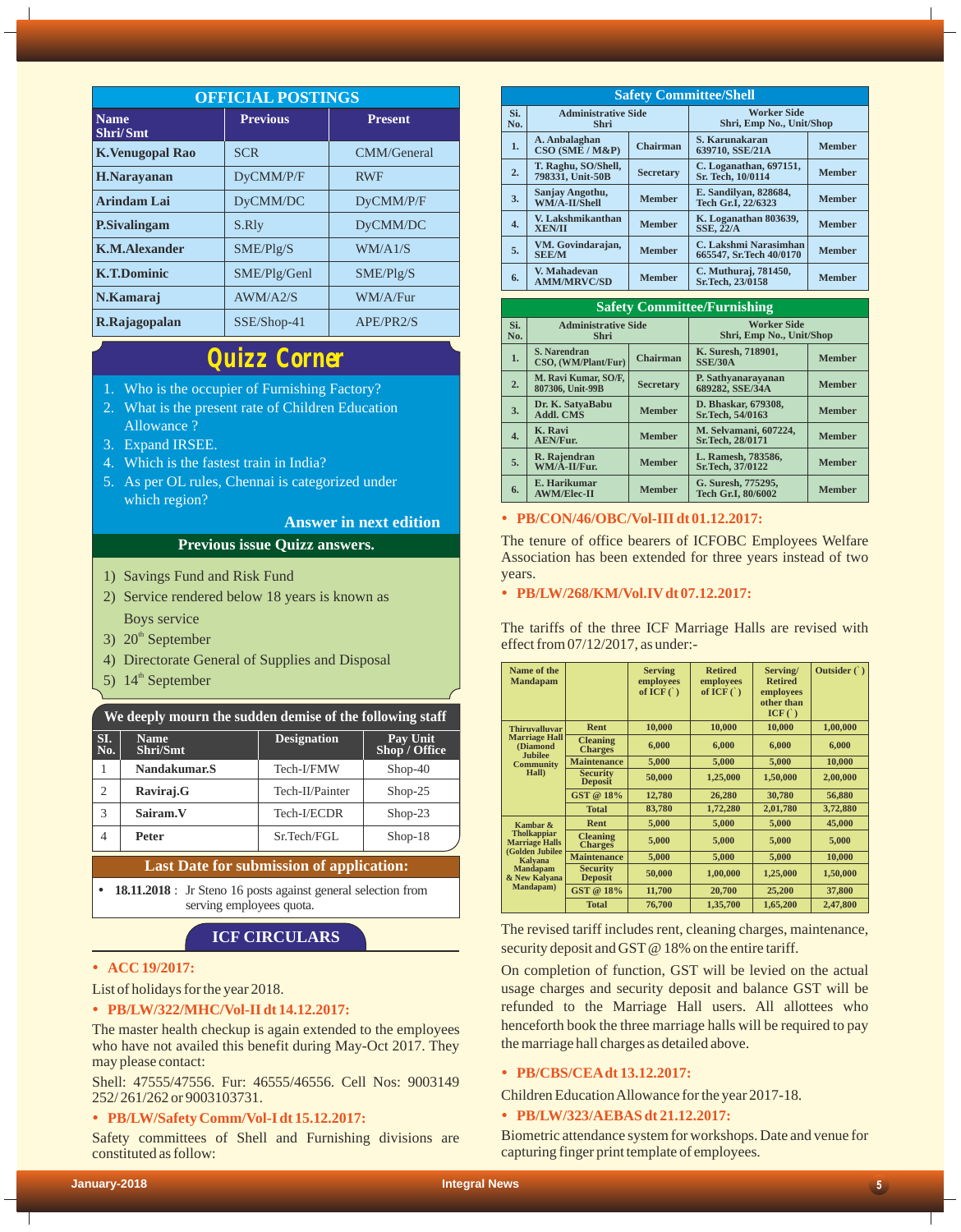## **RAILWAY BOARD CIRCULARS**

#### • RBE 153/2017:

Central government employees' group Insurance Scheme 1980 – Tables of benefits for the Savings fund for the period from 01.07.2017 to 30.09.2017.

#### • RBE 160/2017:

Recruitment of sportspersons against Sports Quota through Talent Scouting and Open Advertisement on the Railways- Videography of field trials.

#### • RBE 161/2017:

Adoption of clarification issued by ministry of finance regarding modifications of level-13 of pay matrix.

## **RBE 166/2017:**

Revision of rates of nursing allowance to the nursing personnel.

#### • RBE 168/2017:

Recognition of Basic Training Centre at Kollam/Trivandrum.

#### • RBE 169/2017:

Rate of Dearness Allowance applicable w.e.f. 01.01.2017 & 01.07.2017 to Railway employees continuing to draw their pay in the pre-revised pay scale / grade pay as per 6th Central Pay Commission.

#### • RBE 170/2017:

Ad-hoc promotion to senior scale in Chemical & Metallurgical, Psycho-tech and Printing & Stationery departments.

#### • **RBE 171/2017:**

Fixation of pension of medical officers retired during 01.01.2016 to 30.06.2017.

### • RBE 175/2017:

Grant of Overtime Allowance (OTA) to Railway employees consequent upon revision of pay scales and allowances.

## • RBE 177/2017:

Marks given by the trial committee in sports recruitment.

#### • RBE 179/2017:

Special benefits in case of death and disability in service- revision of disability pension/ family pension under CGS (EOP) rules of pre-2016 disability pensioners/ family pensioners.

#### • RBE 180/2017:

State Railway Provident Fund – Rate of interest during the year 201-18 (Oct'17 to Dec'17).

#### • RBE 181/2017:

Revision of rates of tenure allowance to organized Group 'A' railway services posted as Dy directors/ Jt Directors/ Directors and Group 'B'officers when posted against senior scale post in RDSO.

#### • RBE 182/2017:

Revision of the rates of Railway Board Tenure Allowance applicable to the officers of Organized Group `A'Railway Services on their appointment as Deputy Directors/ Joint Directors/ Directors in Railway Board's office.

#### • RBE 183/2017:

Amendment to rules on House Building Advance to Railway Servants.

#### • RBE 189/2017:

Recruitment against Sports Quota.

## • RBE 190/2017:

Implementation of decision relating to Special Allowance for child care for women with disabilities.

#### • RBE 191/2017:

Recording of higher academic/ educational qualification in the service record of employees recruited through RRBs.

#### • RBE 192/2017:

Minimum educational qualification for recruitment of staff from open market in level-1 of the paymatrix of 7th CPC.

#### **RBE 193/2017:**

Re-engagement of retired employees in exigencies of services-

Maximum age limit enhanced to 65 years.

#### • RBE 195/2017:

Minimum educational qualification for appointment in Level-l of the paymatrix of 7th CPC on compassionate grounds.

## • RBE 200/2017:

The training modules of promotee JE-Electrical has been reduced to 13 weeks from existing training period of 52 weeks.

Ÿ **RB- E(P&A)II-2017/HRA-4 dt 05.12.2017**

- Admissibility of House Rent Allowance during Study Leave.
- Ÿ **RB- Office order 101 of 2017 dt 20.12.2017**

Correct expansion for MR & MoSR

MR = Minister of Railways

MoSR = Minister of state for Railways

#### **Do You Know?**



- Booking and allotment of Dr. Ambedkar Arangam is done at Labour Welfare Section of Personnel Branch
- A Library containing Technical books is available at Technical Training Centre

| <b>EMPLOYEES RETIRING on 31<sup>st</sup> January 2018</b> |                                               |                    |                           |  |
|-----------------------------------------------------------|-----------------------------------------------|--------------------|---------------------------|--|
| SI.<br>No.                                                | <b>Name</b><br><b>Shri/Smt</b>                | <b>Designation</b> | Pay Unit<br>Shop / Office |  |
| $\mathbf{1}$                                              | Jabbarulahkhan.J                              | Sr.Tech            | 12                        |  |
| $\overline{c}$                                            | Sivakumar.N                                   | Tech-I             | 13                        |  |
| 3                                                         | <b>Khadhar Sherif.A</b>                       | Tech-I             | 13                        |  |
| $\overline{4}$                                            | Sureshkumar.G                                 | Sr.Tech            | 14                        |  |
| 5                                                         | Dilli Rao.K                                   | Sr.Tech            | 18                        |  |
| 6                                                         | Raju.M                                        | Sr.Tech            | 18                        |  |
| $\overline{7}$                                            | Prakash.V                                     | Sr.Tech            | 20                        |  |
| 8                                                         | <b>Kumaraswamy.T</b>                          | Sr.Tech            | 23                        |  |
| 9                                                         | Sukumar.S                                     | Tech-I             | 23                        |  |
| 10                                                        | Damodaran.G                                   | <b>SSE</b>         | 42                        |  |
| 11                                                        | Mahadevan.TM                                  | Sr.Tech            | 45                        |  |
| 12                                                        | Rajendran.M                                   | Chief O.S          | <b>Civil Engg</b>         |  |
| 13                                                        | Ravikumar.S                                   | Ch.Pharmacist      | Hospital                  |  |
| 14                                                        | Anandan.T                                     | Tech-I             | 30                        |  |
| 15                                                        | Bhaskaran.P                                   | Sr.Tech            | 30                        |  |
| 16                                                        | Vasudevan.J                                   | Sr.Tech            | 32                        |  |
| 17                                                        | <b>Venkatesan.PS</b>                          | <b>Sr</b> Tech     | 33                        |  |
| 18                                                        | Ramadoss.A                                    | <b>Sr</b> Tech     | 35                        |  |
| 19                                                        | Mohan.S                                       | <b>Sr</b> Tech     | 36                        |  |
| 20                                                        | Nethaji .K                                    | Tech-1             | 54                        |  |
| 21                                                        | Vasudevan.K                                   | Tech-1             | 54                        |  |
| 22                                                        | Palanirajan.PM                                | Sr Tech            | 80                        |  |
|                                                           | We wish tham A Hanny P Degrad J Datinal Life! |                    |                           |  |

*We wish them A Happy & Peaceful Retired Life!*



Wall painting by VOC Rovers Scout Group at ICF SJ primary school from 23.12.2017 to 27.12.2017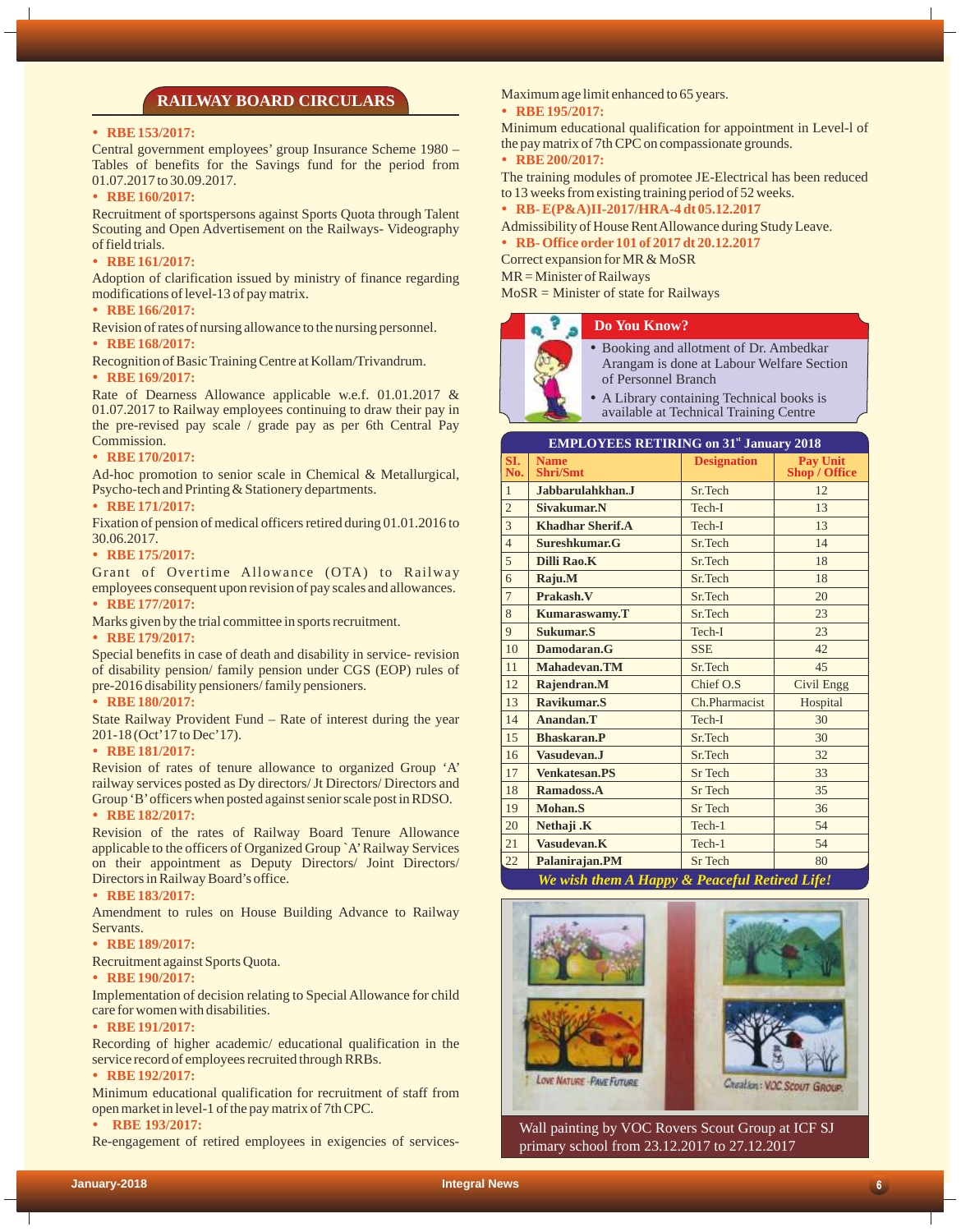# **RECENT IMPROVEMENTS in ICF COACHES**

## **Improved Acoustic insulation for DEMU Power Car**

Trial has been done with noise suppressing foam pads (Nitrile Butadiene Rubber) inside the walls and ceiling of engine room and Radiator room on DPC No.98. Measurements of noise level have been taken in coaches with regular rock-wool insulation and the improved insulation which resulted in considerable reduction in sound level by 6.3 dB, 3.6dB & 8.9 dB in the Engine room (Existing 123 dB), Drivers cabin (Existing 103 dB) and outside (Existing 111 dB) the coach respectively. It will be implemented on a regular basis after getting feedback from user Railway.

## **Weight Reduction in Stainless Steel Water Tank**

To reduce the weight of Stainless Steel tank, design has been revised by introducing corrugation on all sides of the tank and removing stiffening angles. The weight of water tank is brought down from 120 kg to 94 kg. Drawing has been issued for procurement.



# **Exhaust Fan at End wall of LHB Coaches**

Toilets in LHB AC coaches have exhaust fan for ventilation centrally for one end for two toilets. Complaints have been received from user Railways that there is too much foul smell inside the lavatory and the present exhaust system is ineffective. To address this issue, individual exhaust fan has been provided on end wall (below washbasin level) for effective ventilation. Revised Drawing has been issued for implementation for both AC and non-AC LHB coaches.



#### **Vanakkam Readers,**

Thank you all for your overwhelming support while writing about Low Back Pain in the same page. Since then a lot of suggestions have been received from many readers to enlighten on other pains and hence now I have started to write about joint pain which is a

more prevalent condition, hoping for your continued patronage please.

Joint pain, referred as arthralgia, is a very common problem in modern society. There are many reasons for joint pain whether it may be pathological or mechanical causes. It can be caused by an injury or a disease to the joint or/and their supportive structures or adjacent parts.

Hence, knowing relevant anatomy about joints is essential before going into joint pain. Here are a few lines about joint…

## **About joint...**

A joint or articulation is the union of two or more bone ends with or without movement.

#### **Functions of joints:**

**Mobility:** Prime responsibility is the movement of the limbs and locomotion.

**Stability:** Support and stabilises the body structures.

**Flexibility:** Help to perform work by flexible movements.

**Frame:** Joints hold the skeleton together and give shape to the body.

**Protection:** Protect the internal organs.

**Posture:** Responsible for proper posture.

**Weight bearing:**Bear the weight of the body.

**Bone growth:** Make bone growth possible.

Let us discuss about classification of joints, structure and function of synovial joints, its pains and remedies in forthcoming issues. Wishing you a healthy, happy and pain-free New Year 2018 Wait for further steps to move...

# **An Epoch Memory**



View of the TTC, Water Tank, Stadium and Employees' Quarters - 1995

# **HAPPY WINTER FOR ICF SPORTS**

**4 in a row- ICF clinch All India IVSIO PAGE PHYSIO PAGE PHYSIO PAGE PHYSIO PAGE PHYSIO PAGE PHYSIO PAGE PHYSIO PHYSIO PAGE PHYSIO PHYSIO PHYSIO PHYSIO PHYSIO PHYSIO PHYSIO PHYSIO PHYSIO PHYSIO PHYSIO PHYSIO PHYSI**